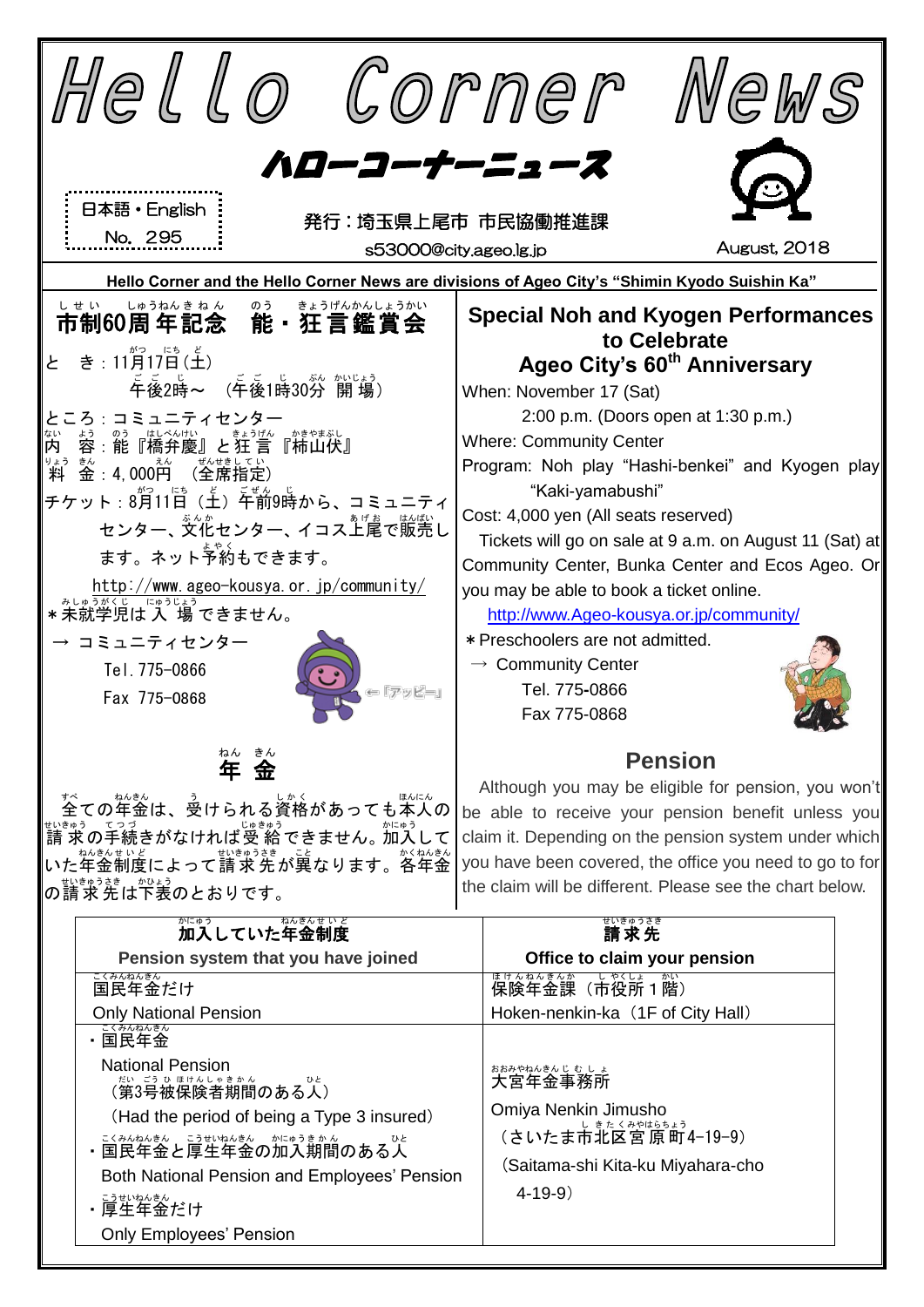#### → 日本年金機構ねんきんダイヤル

Tel.0570-05-1165 ぉぉぁゃぉんきんじ もしょ<br>**大宮年金事務所** 



Tel.652-3399 嗎けんねんきんか<br>**保険年金課** 

Tel.775-5137 / Fax 775-9827

## <sub>ぼうさいくんれん</sub>

「栄繭により荒川の水位が上 昇 し、その後東京 \*¼‼くぶ 以〔☆ 。。」。<br>湾北部を震源とする地震によって市内に大きな被害 が発生した」という想定で防災訓練を実施します。 と き: 8月19日(日) 车前8時~芷午 (予定) ところ : 平方小学校 内 ない ≴う。もくじゅうもんしょ ひなんじょかいせつくんれん。ましんしゃ<br>容:地区住 民 による避難所開設訓練、起震車に よる地震体験(最大震度7)、体験展示コーナ ー、自衛隊による土のう作り体験や軍 両展示 \*避難所開設訓練は雨天時も決行。駐 車 場に限りが ありますので、公 共交通機関 または自転車でお越しください。 → 危機管理防災課



Tel.775-5140 / Fax 775-9927

# <u>こうこうしんがく が、い だ</u> ん す<br>**高校進学ガイダンス**

日本 にほん の高校 こうこう に入 はい るにはどうしたらよいのでしょう か?お父さん、お母さんと一緒に説明会に参加し、 ニラニラニャラボ ↓!\*& の内容を理解しましょう。日本語を <sub>長語としない子どもと保護者のために高校進学ガイ</sub> ダンス 2018 を実施 じっし します。 。<br>深谷市 。<br>。<br>9月2日(日) 午後1時~4時 Tel.090-9131-8542 ミゲル(Miguel) 、<br>富士見市 9月 がつ 19日 にち (水 すい ) 午後 ご ご 6時 じ ~8時 じ Tel. 090-2334-4678 松尾 ゕゎぐぉし<br>**川口市** 。<br>9月30日(日) - 千後1時30労~4時30労 Tel.048-227-7607 <u>ゕゎぐちしきょうどうすいしんか</u><br>川口市協 働推進課 越谷市 こしがやし 。。。。。。<br>9月30日(日) 午後1時30分~4時30分 \* \* Tel. 090-7422-2002

 $\rightarrow$  Japan Pension Service Nenkin Dial Tel. 0570-05-1165

 Omiya Nenkin Jimusho (Omiya Pension Office) Tel. 652-3399

Hoken-nenkin-ka

(National Health Insurance and Pension Section) Tel. 775-5137 / Fax 775-9827

## **Disaster Drill**

 A disaster drill will be held to prepare residents for a potential situation in which heavy rain causes the water level of the Arakawa River to rise, and in which severe damage occurs due to an earthquake whose epicenter is on the northern part of Tokyo Bay.

When: August 19 (Sun)

8:00 a.m. ~ noon (scheduled to end)

Where: Hirakata Elementary School

Program: Drill for local residents to set up a shelter, experience an earthquake simulator (Max. intensity of 7 on the Japanese seismic scale), hands-on exhibit, sandbag-making and vehicle display by the Self-Defense Forces

\*Shelter-setting drill will be held rain or shine. Due to limited parking space, please come by public transportation or by bicycle.

 $\rightarrow$  Kikikanri-bousai-ka (Risk Management & Disaster Preparedness Section) Tel. 775-5140 / Fax 775-9927



#### **Guidance for Admission to High School**

Do you know what you should do to enter high school in Japan? If not, you are encouraged to come with your parents to the "2018 Guidance for Admission to High School" for students and their guardians whose mother tongue is not Japanese, to learn more about high school entrance examinations.

Fukaya-shi

September 2 (Sun) 1:00 ~ 4:00 p.m. Tel. 090-9131-8542 Miguel

Fujimi-shi

September 19 (Wed) 6:00 ~ 8:00 p.m. Tel. 090-2334-4678 Matsuo

Kawaguchi-shi

September 30 (Sun) 1:30 ~ 4:30 p.m. Tel. 048-227-7607

Collaboration Promotion Section of Kawaguchi City

#### Koshigaya-shi

September 30 (Sun) 1:30 ~ 4:30 p.m. Tel. 090-7422-2002 Ogawa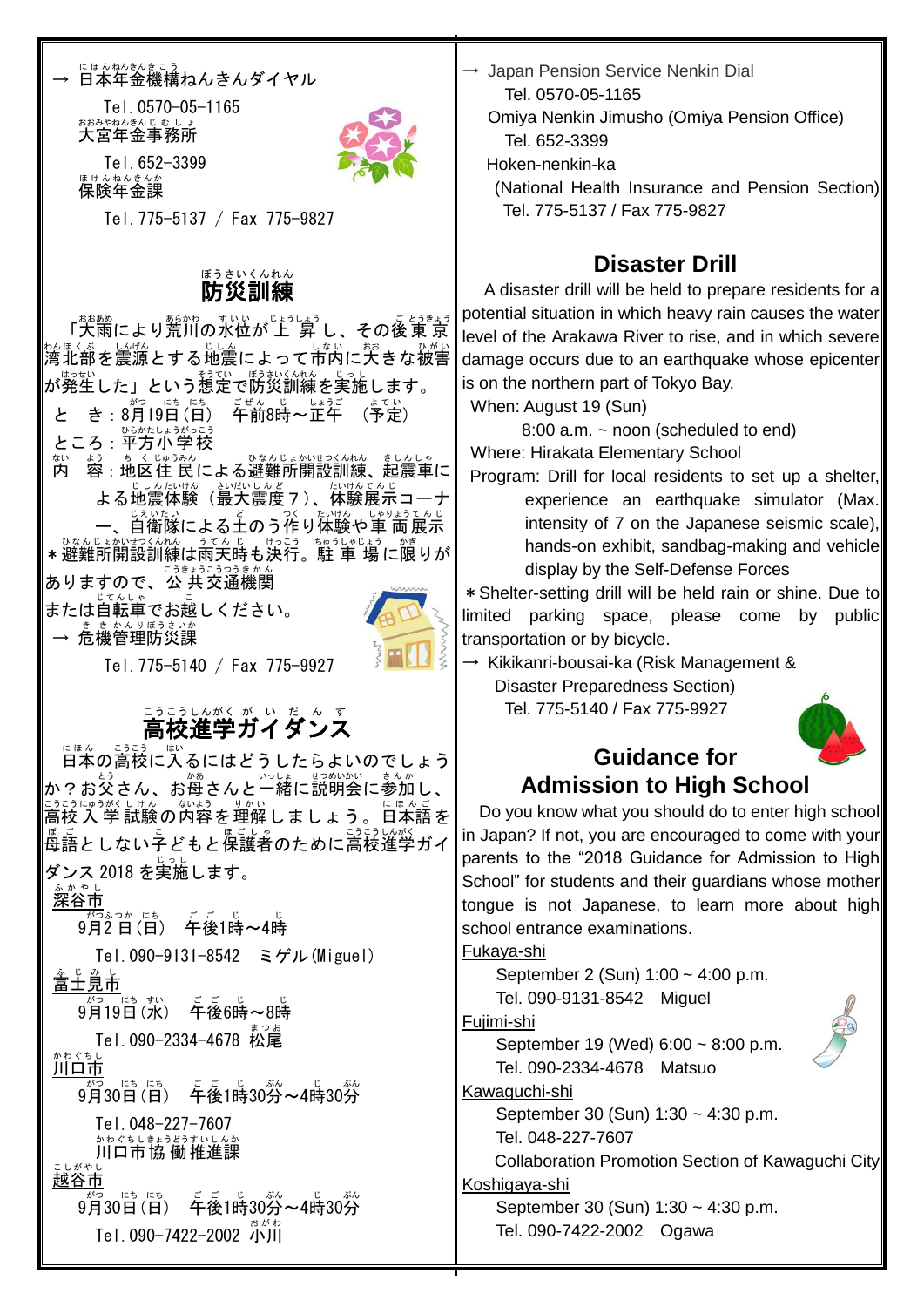# まし<sub>る。。。。</sub>。。<br>麻疹 - 風疹ワクチン

ましん嵐しん混合ワクチン (2期) の無料接種期間は√ 小学校 しょうがっこう 入学前 にゅうがくまえ 年度 ねんど の4月 がつ 1 日 ついたち から3月 がつ 31日 にち までです。 たいおうかん。するとおはない。<br>対 象期間を過ぎると接種費用が自己負担となります。 また、予防接種による健康被害が 生 じた場合の予防 ಕっしゅほう もく、ましょう まいしょう ひと、<br>接種法に基づく補償も受けられません。対 象の人は たいもう。<br>体 調の良い時に早めに接種をしましょう。

と き : 平成31年3月31日まで

たい しょう へいせい ねん がっぷっか 。 〜〜 \*い はん がっついたち う<br>対 象 : 平成24年4月2 日から平成25年4月1 日生まれ の子 こ ども

も ホ®:馬上サヘニラマ₺ォラ\_ょしムʊょラ もうしこ ちょくせつ じっしいりょうきかん<br>申込み:直 接 、実施医療機関へ → <sup>びじほけん</sup><br>→ 東保健センター



Tel. 774-1414 / Fax 774-8188

# がん検診無料クーポン券

ょくひゃねんいですよ。<br>特定の年齢で市の検診を今までに1度も受けてい ない人に、「がん施診(乳がん・子宮がん)無料クーポ ン券」を 4月末に送りました。がんは発見が早ければ早 いほど、高い確率で治ります。クーポン券が届いた人 、<sub>ないよう、かくにん</sub><br>は内容を確認して、がん検診を受けましょう。

<sub>にゅうがんけんし。」</sub><br>乳がん検診を市内の医療機関で無料受診できるの は、クーポン券対象者だけです。実施できる医療機関 が少ないため、 期日 (11月30日) が道ると大変混み含い (<sup>ε</sup> ぅ<br>受け入れできなくなる場合がありますので、事前に 、。<br>予約をして早めに受診してください。 詳しくは、 市ホ ームページで確認してください。

→ 远保健センター<br>→ 西保健センター

Tel. 774-1411 / Fax 776-7355

#### 夏休 なつやす み

しょ、<br>市内には、子ども達が夏休みを楽しく過ごせる場所

がいろいろあります。 。。。<br>**健康プラザわくわくランド** 西貝塚 にしかいづか 17-1 しぜんがくしゅうかん<br>**自然学習館** 。<sub>まるやまこうえんない</sub><br>畔吉178 (丸山公園内) 。。。。<br>児童館「アッピーランド」 まんちょう<br>本町6−11−25 。。。。<br>児童館「こどもの城」

いまいずみ<br>**今 泉 272** 



**Measles and Rubella Vaccination**

Measles & rubella combined vaccination (Part 2) is

until March 31 of the year before they enter elementary school. If you miss this free vaccination opportunity, you will have to pay for it yourself. In addition, your child will not get compensation based on the Vaccination Act even if he or she should suffer a health problem due to the vaccination. So if your child is eligible, you're encouraged to have them vaccinated at the earliest possible time when their health condition is good.

When: until March 31, 2019

- For: Children born between April 2, 2012 and April 1, 2013
- What to bring: Maternal and Child Health Handbook and Doctor's question sheet
- Application: Contact any of the designated medical institutions
- $\rightarrow$  Higashi Hoken Center (East Public Health Center) Tel. 774-1414 / Fax 774-8188

## **Free Coupon for Cancer Checkups**

 At the end of April, a "Free Coupon for Cancer Checkup (for breast and uterine cancer)" was sent out to residents of appropriate age who have not had these checkups before. The earlier cancer is detected, the more likely it will be cured. If you have received this coupon, please be sure to read the coupon carefully and have your cancer checkup.

Only those who are eligible for the coupon are able to have a breast cancer checkup at medical institutions in Ageo, free of charge. As the November 30 deadline for the free checkups draws near, medical institutions are expected to be crowded and may not be able to accept reservations because only a few institutions offer the breast cancer checkup. Therefore, you are encouraged to make a reservation and have the checkup as early as possible. For details, check the city's website.

 $\rightarrow$  Nishi Hoken Center (West Public Health Center) Tel. 774-1411 / Fax 776-7355

### **Summer Holidays**

In Ageo, there are a variety of places where children can have fun during summer holidays.

Wellness Plaza Wakuwaku Land Nishikaizuka 17-1 Shizen-gakushu-kan Azeyoshi 178 (Maruyama Park) Children's Center, "*Appy Land*" Honcho 6-11-25 Children's Center, "*Kodomo-no-shiro*"

Imaizumi 272